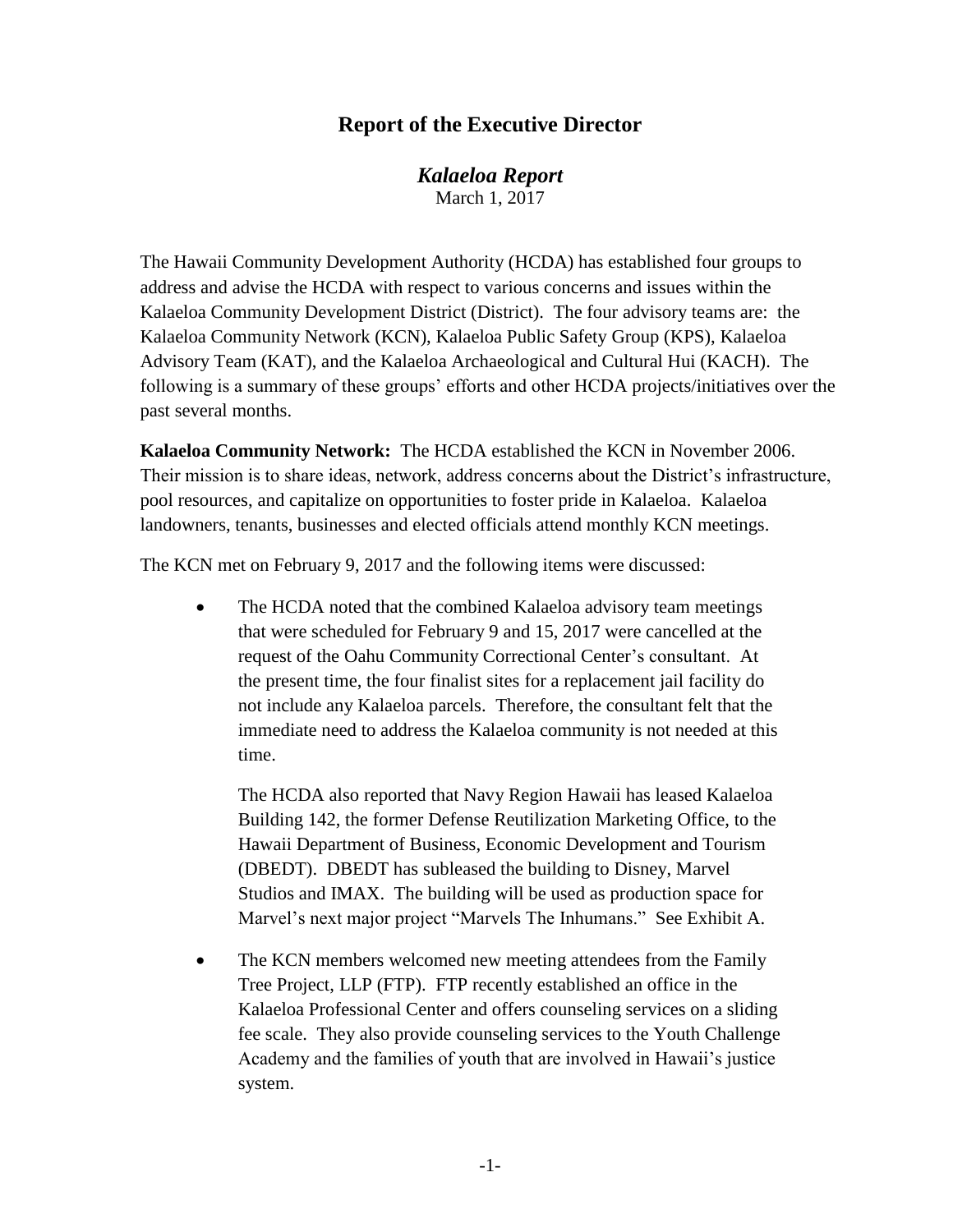- Navy Region Hawaii staff reported they responded to public safety concerns that were reported from the Kalaeloa Crash Fire Rescue (KCFR) station. The KCFR concerns were about overgrown vegetation along Navy-retained roadways and over flowing dumpsters on Navy-retained vacant buildings.
- Senator Mike Gabbard's office noted that discussions are being held for the development plans for 183 acres of vacant land near the University of Hawaii West Oahu campus. Hunt Companies (Hunt) and Stanford Carr Development were chosen as the master developers for the project and the plans are expected to include housing, retail and recreational venues.
- The U.S. Coast Guard Air Station Barbers Point crew noted that the number of homeless encampments in the Kalaeloa campgrounds continue to be greatly reduced due to the recently completed improvement project conducted by the City and County of Honolulu's Department of Parks and Recreation. However, the transient homeless encampments along Coral Sea Road continue to be an issue despite ongoing efforts by social service and enforcement agencies.
- The Hale Ulu Pono transitional shelter does not have any vacancies at the current time. They also noted that their request for enforcement actions to address transient homeless persons were addressed by the Hawaii Public Housing Authority.
- Hunt reported that they continue to pursue their subdivision request for land parcels that are located in the northwest sector of Kalaeloa. It is expected that up to 1,500 single and multi-family homes could be developed. Hunt also continues to pursue their application with the Public Utilities Commission to become Kalaeloa's water and wastewater provider.
- The Kapolei Chamber of Commerce encouraged the KCN members to submit legislative testimony in favor of the Kapolei Jobs Initiatives Pilot Program. Staff from Senator Maile Shimabukuro's office recommended that the KCN members take the time to send their testimony to each of the committee members to ensure that their testimony is received.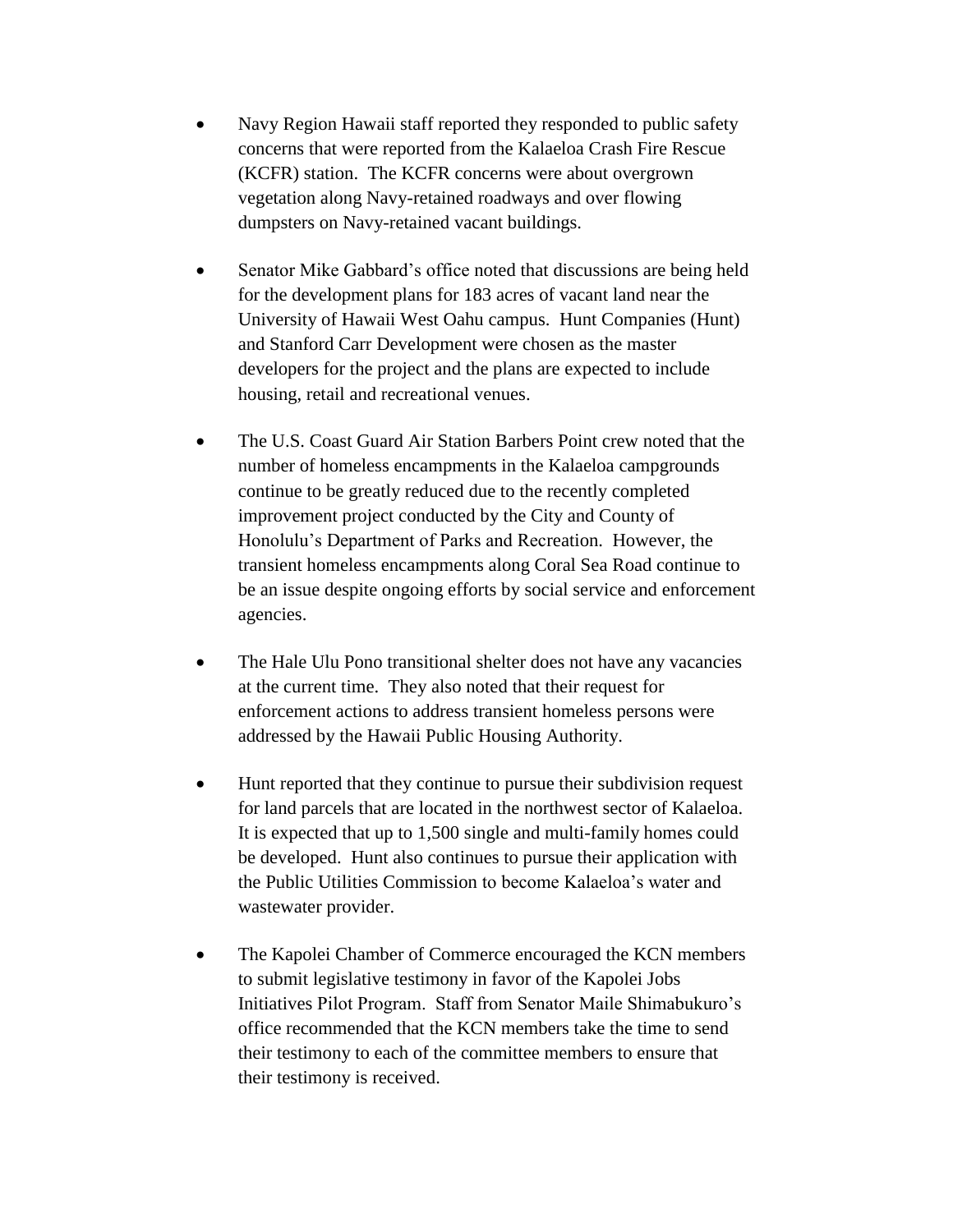The next KCN meeting will be held on Thursday, March 9, 2016, 9:30 am to 11:00 am, at the Department of Hawaiian Home Lands' Hale Ponoi conference room.

## **Kalaeloa Assessments FY2016-2017:**

HCDA staff requested and received Hunt's 2<sup>nd</sup> installment in the amount of \$44,042.73. Staff is also following up on the payment that is due from the University of Hawaii, Honolulu Community College.

| Malaciva Assessments Olatus FTZVTT - ANNOAL DODOLT VZV0,000 |                                    |                                |                             |                               |                 |
|-------------------------------------------------------------|------------------------------------|--------------------------------|-----------------------------|-------------------------------|-----------------|
| Landowner                                                   | Number of<br>Acres July 1,<br>2016 | Proportionate<br>Share-to-Date | Assessment<br>FY 2016-17    | <b>PAYMENT STATUS</b>         | <b>AMOUNT</b>   |
| City Board of Water Supply                                  | 20.029                             | $1.63\%$ \$                    | 3,268.66                    | PAID IN FULL SEPT 2016        | 3,268.66        |
| Eagle River Investors                                       | 10.000                             | 1%                             | 1,631.96<br>$\mathfrak{S}$  | PAID IN FULL JUNE 2016        | 1,631.96<br>\$  |
| <b>Hunt Companies</b>                                       | 539.752                            | 44%                            | 88,085.46<br>$\mathfrak{S}$ | PAID IN FULL FEBRUARY 2017    | 88,085.46<br>\$ |
| RP Kalaeloa Land Owner LLC                                  | 77.926                             | $6.36\%$ \$                    | 12,717.22                   | PAID IN FULL JULY 2016        | 12,717.22       |
| State Department of Hawaiian Home Lands                     | 545.285                            | 44.49% \$                      | 88,988.42                   | PAID IN FULL AUGUST 24, 2016  | 88,988.42<br>\$ |
| State Hawaii Homeless Programs Office                       | 13.549                             | $1.11\%$ \$                    | 2,211.14                    | PAID IN FULL JULY 2016        | 2,211.14        |
| State Department of Education                               | 14.458                             | $1.18\%$ \$                    | 2,359.49                    | PAID IN FULL JULY 2016        | 2,359.49        |
| University of Hawaii - HCC                                  | 4.520                              | $0.37\%$ \$                    | 737.65                      |                               |                 |
| <b>TOTAL</b>                                                | 1,225.519                          | 100%                           | 200,000.00<br>\$            | TOTAL AS OF FEBRUARY 15, 2017 | 199,262.35      |

| Kalaeloa Assessments Status FY2017 - ANNUAL BUDGET \$200,000 |  |  |  |
|--------------------------------------------------------------|--|--|--|
|                                                              |  |  |  |
|                                                              |  |  |  |

## **Administration/Implementation of District Plan and Rules**

The HCDA approved three applications that did not require HRS § 206E-5.6 hearings.

| <b>Name of Applicant</b>                   | Project                                   | <b>Action</b> |  |
|--------------------------------------------|-------------------------------------------|---------------|--|
| Dempsey Pacific Inc.<br>(RP Mahana Owner)  | <b>KAL 17-001</b><br>Playground<br>Canopy | 2/16/17       |  |
| Dempsey Pacific Inc.<br>(RP Makai Owner)   | <b>KAL 17-002</b><br>Playground<br>Canopy | 2/16/17       |  |
| Dempsey Pacific Inc.<br>(RP Kaimana Owner) | <b>KAL 17-003</b><br>Playground<br>Canopy | 2/16/17       |  |